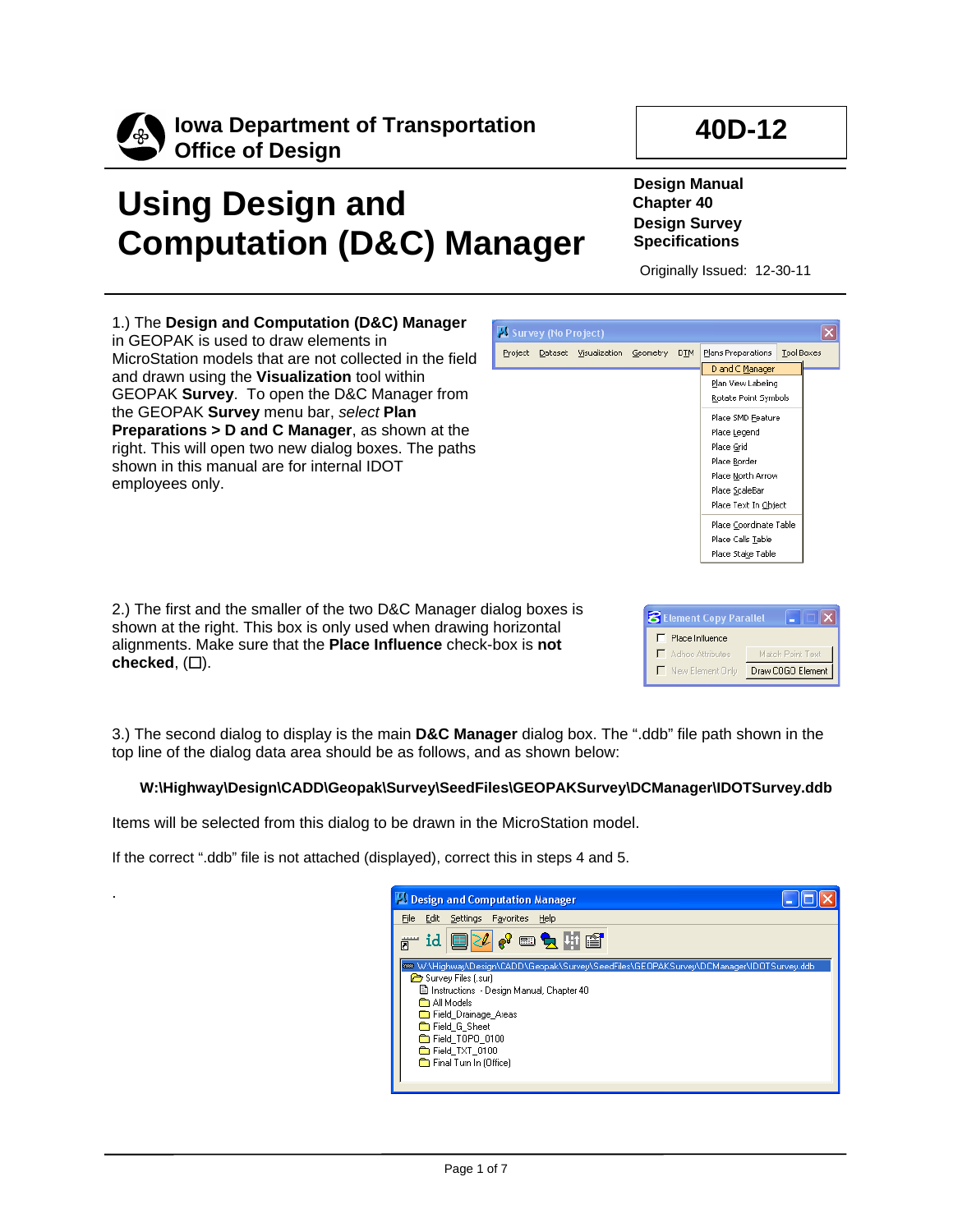$\sqrt{2}$ 

30

 $\Box$ ok

 $\vee$  000

4.) If the correct ".ddb" file is not attached, select **File > Open**, as shown at the right.



Database Name - W:\Highway\Design\CADD\Geopak\Survey\SeedFiles\GEOPAKSurvey\DCManager\

Look in: DCManager

Ò

backup.ddh

Design and Computation Manager File Edit Settings Favorites Help

Survey Files (.su

**Co** All Models Field\_Drainage\_Areas **Executed** G Sheet Field\_TOPO\_0100 Field\_TXT\_0100 Final Turn In (Office)

@™id <mark>@}%</mark> ®® & Hi

Instructions - Design Manual, Chapter 40

IDOTSurvey.ddb

5.) Then browse to the **…DCManager**  directory listed above and select the **IDOTSurvey.ddb** file, as shown.



www.y.Highway\Design\CADD\Geopak\Survey\SeedFiles\GEOPAKSurvey\DCManager\IDOTSurvey.ddb%\@





7.) The first option under the **Survey Files (.sur)** folder is for the **Instructions** file. *Double-clicking* on the **Instructions** option will open the internet version of the **Design Manual**. Browse to Chapter 40 for the Survey instructions.

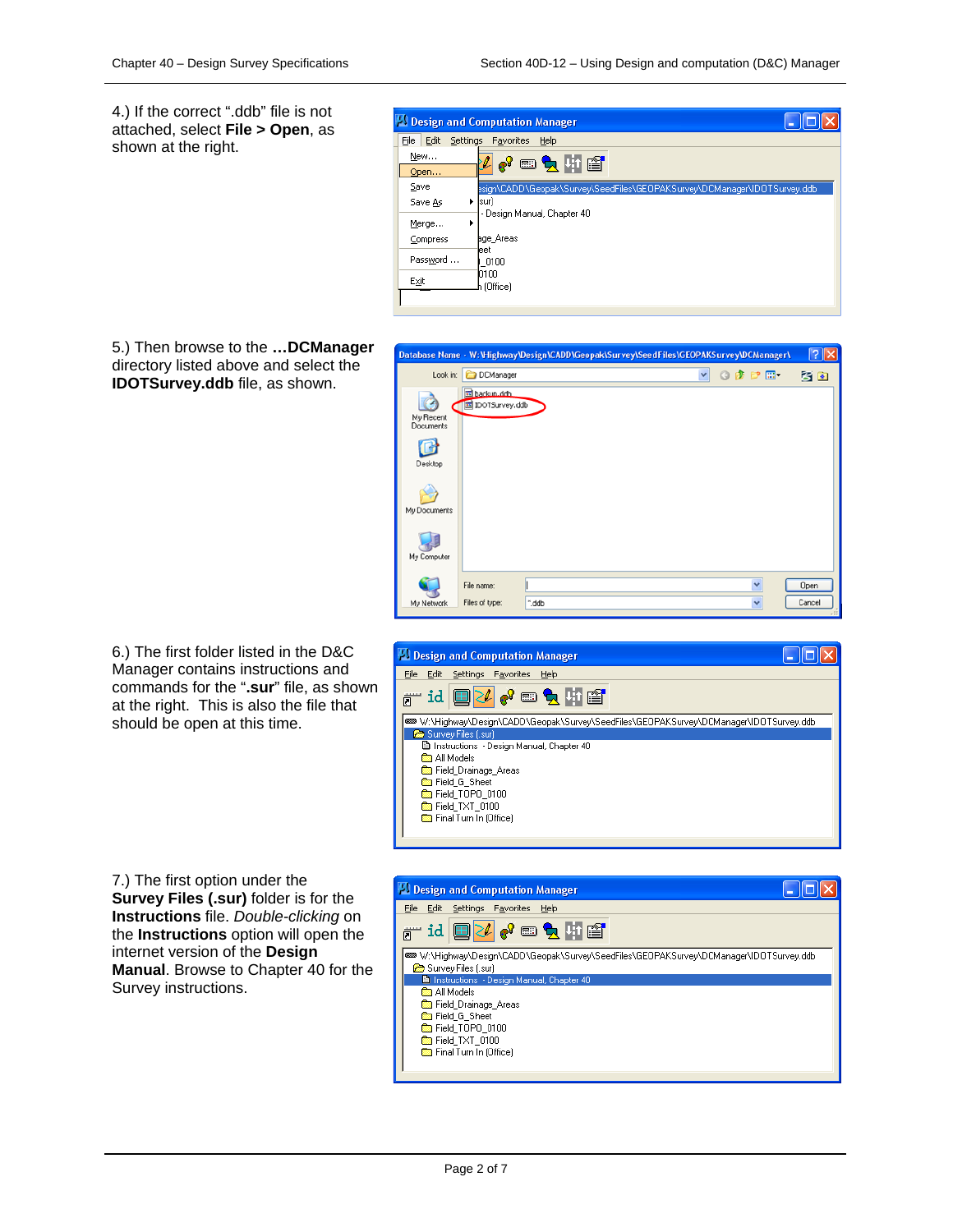8.) Within the "**.sur**" folder are subfolders that contain the tools that are needed to complete each individual model. The **All Models** folder contains tools that could be used in all of the models.

9.) The folders selected at the right, (highlighted), represent the models in the "**.sur**" file that need to have information added to them. Each of these folders contains only the tools needed for the model with the same name.

10.) The "**Final Turn In (Office)**" folder contains two tools that will be run on the "**.sur**" file before it is released to the design section.

11.) The **All Models** folder contains tools that could be used in any of the models.

- A. **Element Copy**  Starts the MicroStation tool that allows you to copy objects in the model.
- B. **Element Match Attribute**  Starts the MicroStation command that will match the element attributes of one item, (including level, color, weight and style), so that when you create another item it will look the same.









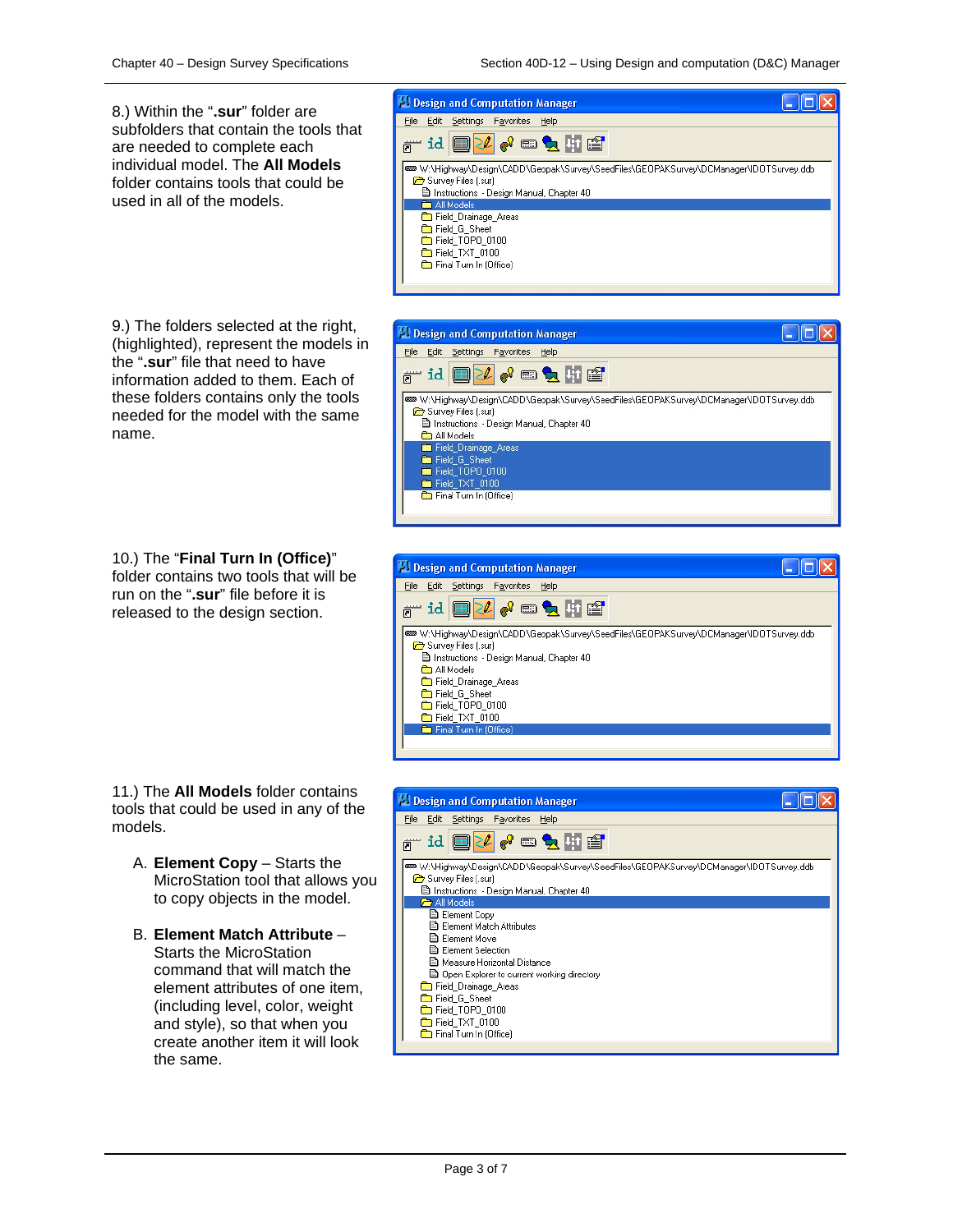- C. **Element Move** –Starts the MicroStation tool that allows you to move an object within the model.
- D. **Element Selection** This tool is used to select and deselect elements for modification or manipulation. The elements will "highlight" when selected. *Click* on the element to "select" it, click off the element (in an unused area of the file) to "deselect" it.
- E. **Measure Horizontal Distance**  The "**.sur**" file is a 3D file so the measurements obtained with the standard MicroStation measurement tool may not be what you want. Using the **Measure Horizontal Distance** macro will provide the horizontal distance between the two selected points and will not be affected by any possible elevation differences.
- F. **Open Explorer to current working directory** This tool activates a session of **Windows Explorer** that is automatically opened to the folder containing the active MicroStation file.

12.) The **Field\_Drainage\_Areas**  folder contains a tool used to manually draw drainage area shapes into the model.

| 13.) The Field_G_Sheet folder      |
|------------------------------------|
| contains the tools required to     |
| complete the "G" sheet references. |





14.) *Double-clicking* on the "**G Sheet Tools"** command opens a tool menu, as shown at the right, with everything necessary to complete the "G sheet" model. Detailed instructions for the creation of "G sheets" can be found in Design Manual section 1F-8.

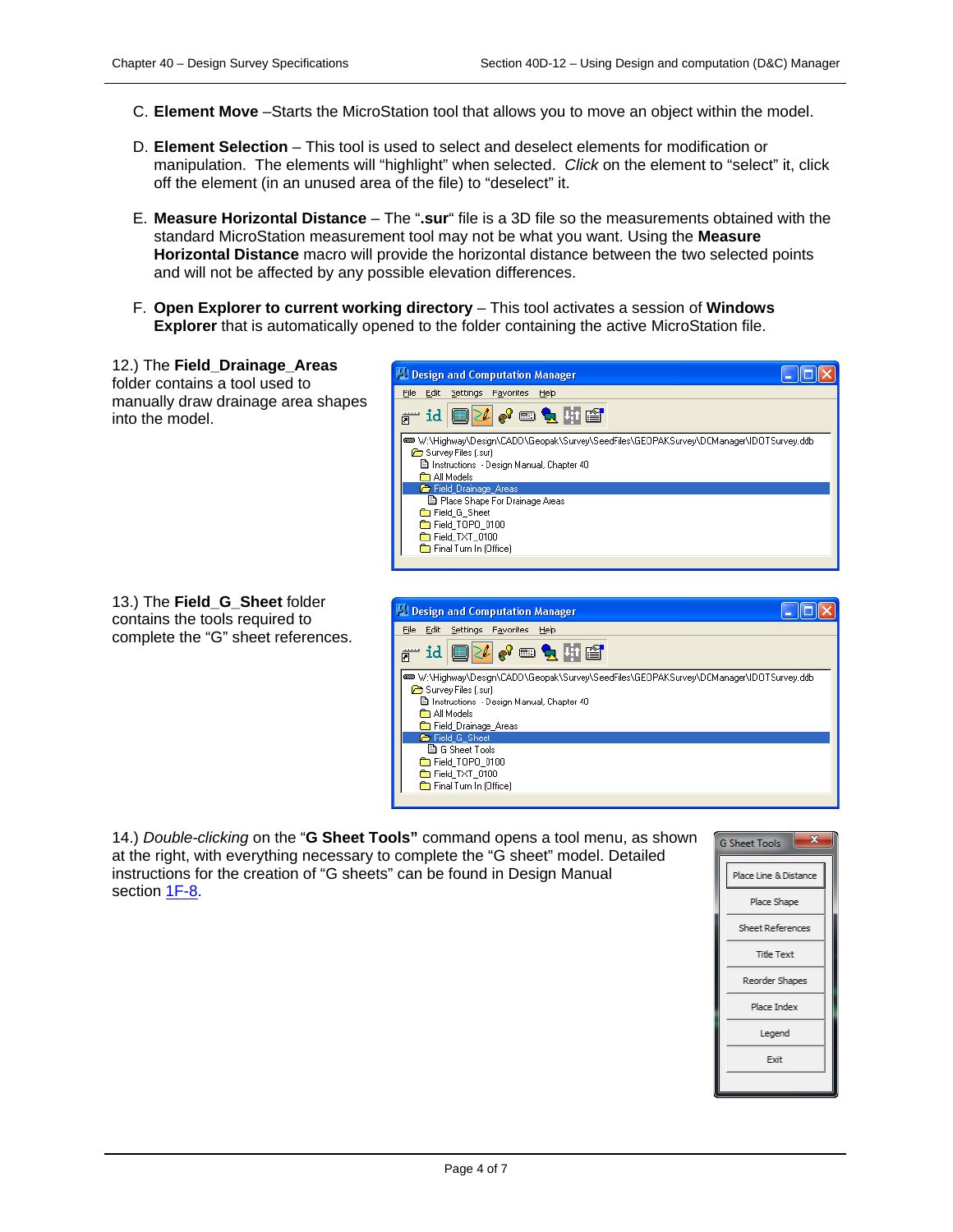15.) The **Field\_TOPO\_0100** folder contains all of the tools necessary to complete this model, as listed below.

A. **Convert Lines From Complex**

– Some editing tools in MicroStation, (such as the "Modify" tools in this folder), do not work with some element types. This **"Convert…"** tool is used to "drop the complex element status" to "simple" elements that can be altered with the **Modify** element commands.

B. **Element Copy Parallel** –This tool is used to copy an element a specified distance parallel to itself. It is used to create pipe



width, from a single center-line copied parallel left and right.

- C. **Existing Horizontal Alignment**  *Double-clicking* on this menu item allows you to draw horizontal alignments into the TOPO model. Detailed horizontal alignment instructions can be found in Design Manual section 40D-13.
- D. **Linestyle Shift (Slide Text In Line)**  This tool slides the graphic element portions of custom linestyles, (such as text, arrows, etc.), so that they appear where you want them to display along the linestyle element.
- E. **Linestyle Reverse Direction (Single Line)**  This tool changes the direction of the graphic element portions of custom linestyles, (such as text, arrows, etc.), so that text elements are not upside down and arrows point in the correct direction.
- F. **Linestyle Reverse Direction (Selection Set or Fence First)**  Using the **Element Selection** tool or the **Fence** tool along with this "**…Reverse Direction**" tool, change the direction of the graphic element portions of several custom linestyles with a one step process.
- G. **Modify Extend Single Line**  Used to shorten or lengthen a line element.
- H. **Modify Extend One Line To Another Element**  Extends or cuts one line where it intersects another line.
- I. **Modify Extend Two Lines To Intersection**  Extends or cuts two lines at the intersection of the lines.
- J. **Place Line At An Active Angle To Another Line**  This tool draws a line at a specified angle and length from another line. This can be used to draw aprons at a 90 degree angle from the centerline of the pipe, for one half the width of the apron.
- K. **Place Line For Culverts**  This tool is used to draw culvert lines with the correct attributes (level, color, weight and style).
- L. **Place Line For Section Line**  This tool is used to draw section lines with the correct attributes (level, color, weight and style).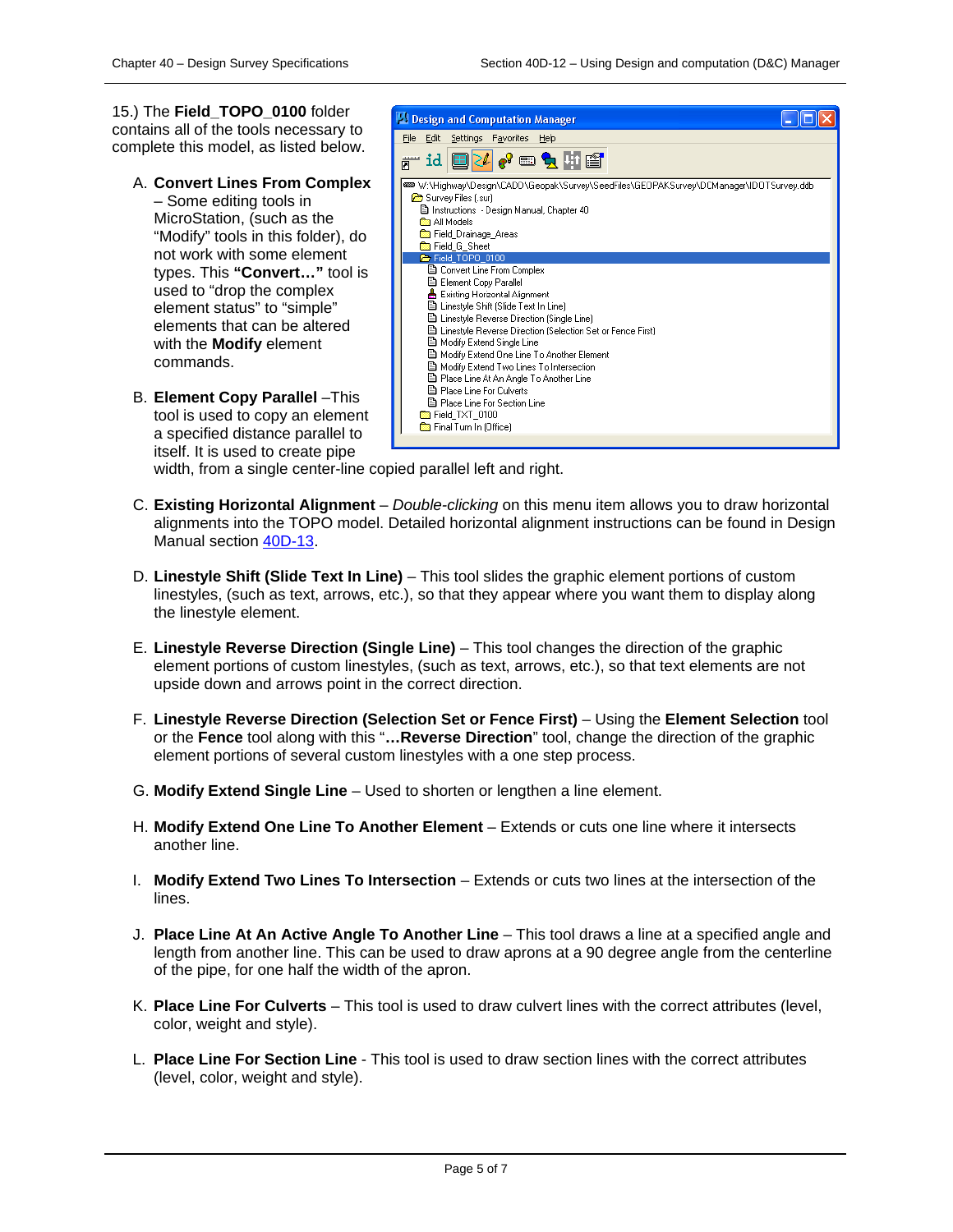16.) The **Field\_TXT\_0100** folder contains all of the tools necessary for completing the TXT model.



- A. **Building Text** This folder contains all of the necessary identification text for any buildings or structures on a project, as shown at the right. *Double-clicking* on any of the **Building Text** options attaches the specific text to the cursor, making it ready for placement in the file.
- B. **Active Angle Keyin** Allows manual keyboard entry of an "active angle" for text placement.
- C. **Active Angle Set By Matching Line**  The "active angle" can be set by *clicking* to an existing line element. The line must consist of only two points.
- D. **Active Angle Set By Matching Text** The "active angle" can be set by *clicking* on and matching the angle of an existing text element.
- E. **Active Angle Set By Two Points**  The "active angle" can be set by placing two points in the file. Any two data-points in the file will set the active angle, with or without an existing element.
- F. **Drainage Notes**  This command will display a dialog box, allowing the input of "**type** and **size**" of drainage structures to be labeled.
- G. **Horizontal Alignment Stationing And Curve Data –** This tool sets the appropriate element attributes, (such as weight, color, level, and size), for Horizontal Alignment stationing, tick marks, curve data and alignment point labels. *Double-click* on this item to start it. Detailed instructions for horizontal alignments can be found in Design Manual section 40D-13.
- H. **Sect. No.** This tool is used to place the text "Sect. No." where multiple sections meet. If the Township and Range are the same for each Section, it is only necessary to place the full **Township/Section/Range** note one time. This tool would be used for the other sections.
- I. **Text Edit –** This activates the Text Editing tool for altering existing text.
- J. **Text Rotate to Match Active Angle –** Rotates text to match the currently set active angle.
- K. **Township/Section/Range** This tool places the Township, Section and Range information.

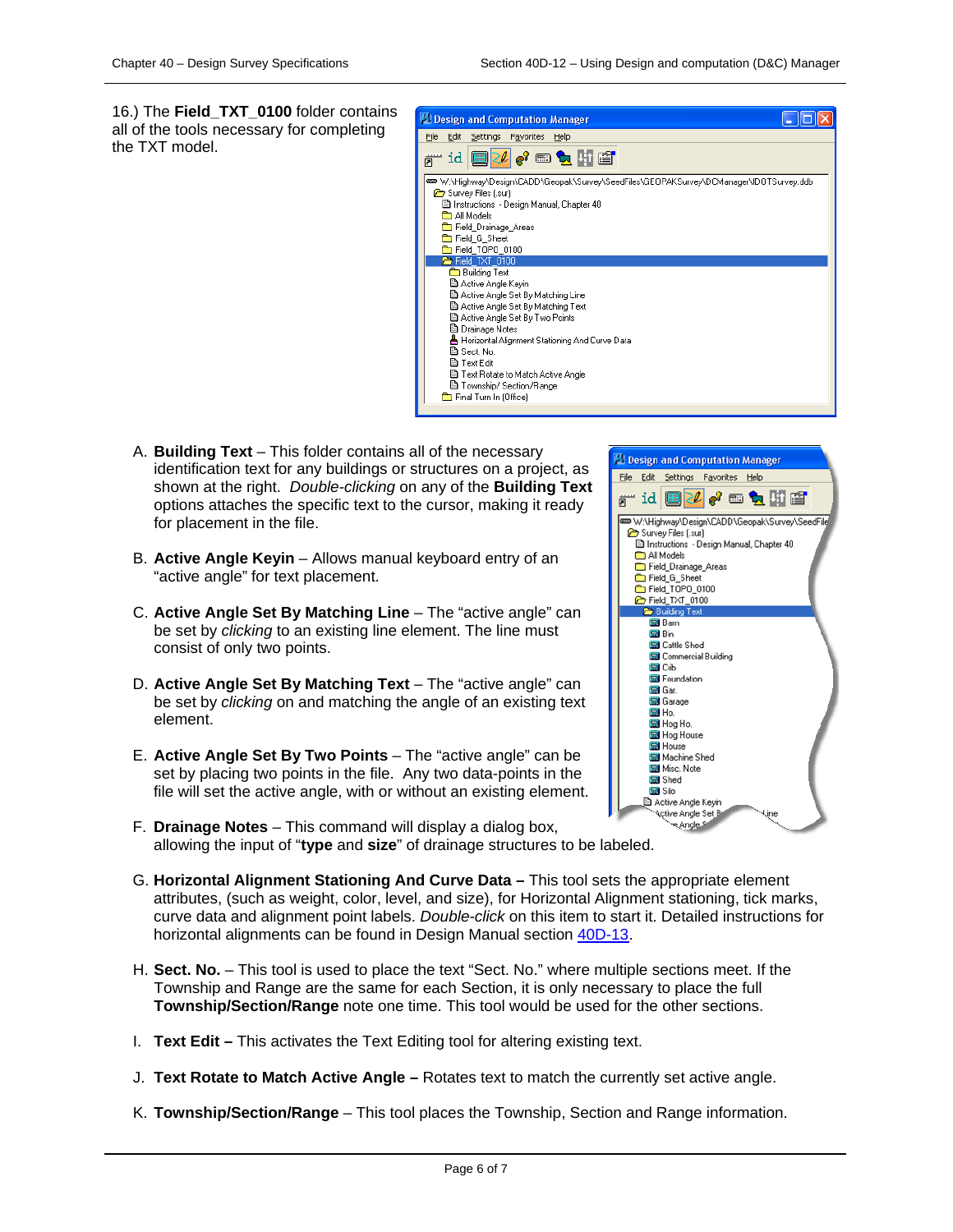17.) The **Final Turn In** folder contains the last two tools used on the file contents prior to giving the file to a design section. Each tool also contains brief instructions on proper use.

These tools will be used only by the Ames office personnel.

A. **Final Color Change** – This tool will change the color of all items in the model to the approved color. This tool should only be used on the **Field\_TOPO\_0100** and **Field\_TXT\_0100** models.



B. **Multi Scale (Creates 50 and 20 scale Models)** – This tool creates a 50 scale copy and a 20 scale copy of the **…TOPO\_0100** model, and appropriately scales the contents of the model to match the model name; **…TOPO\_0050** and **TOPO\_0020.** These models are to be used for creating 50 and 20 scale plan sheets. This tool should only be used on the **Field\_TOPO\_0100** model.